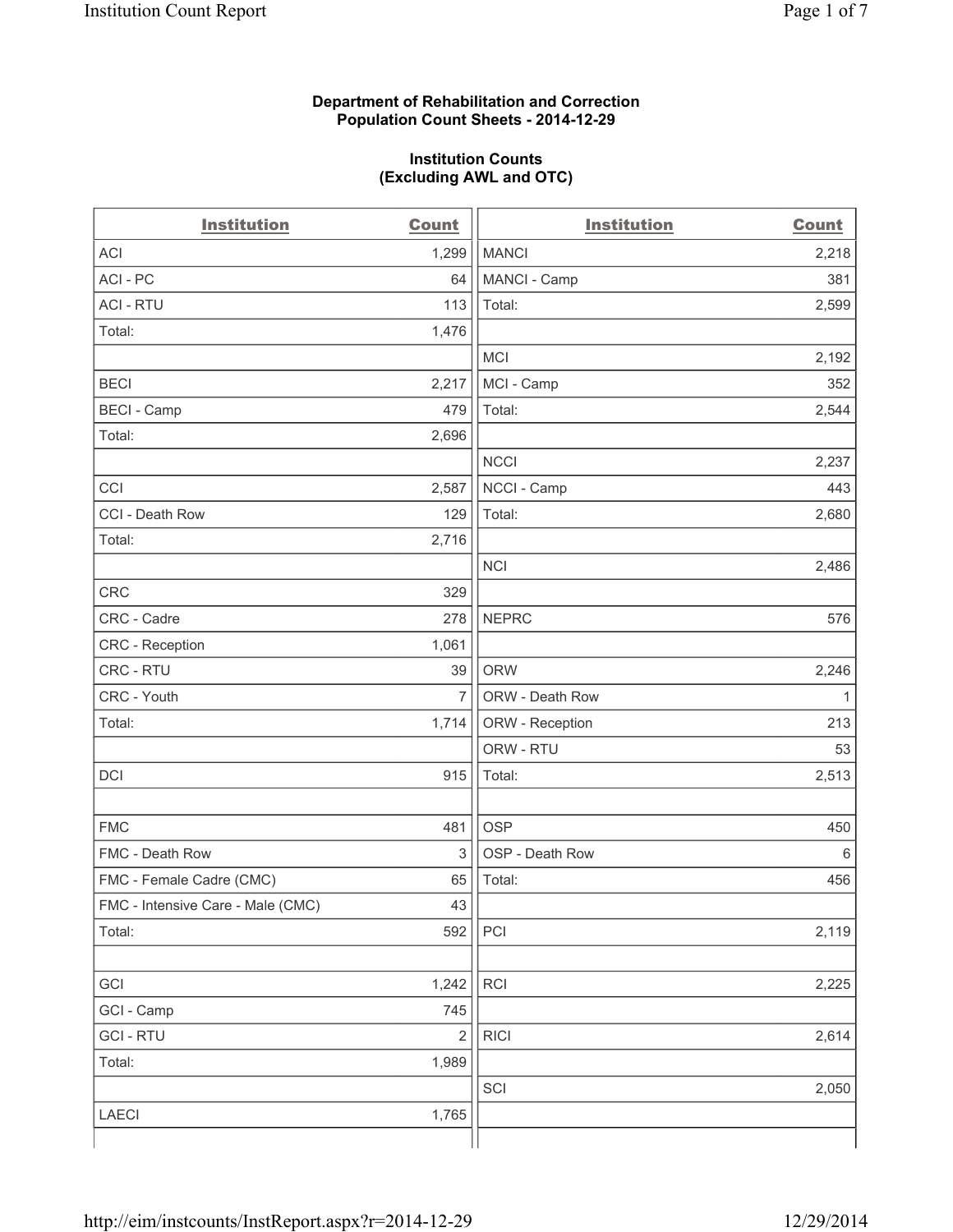|                          |       | <b>SOCF</b> | 1,171                                     |
|--------------------------|-------|-------------|-------------------------------------------|
| <b>LECI</b>              | 2,004 | SOCF - RTU  | 61                                        |
| LECI - Camp              | 161   | Total:      | 1,232                                     |
| Total:                   | 2,165 |             |                                           |
|                          |       | <b>TCI</b>  | 1,099                                     |
| LOCI                     | 2,278 | TCI - Camp  | 445                                       |
|                          |       | Total:      | 1,544                                     |
| <b>LORCI</b>             | 254   |             |                                           |
| LORCI - Cadre            | 224   | <b>TOCI</b> | 992                                       |
| <b>LORCI - Reception</b> | 1,147 | TOCI - PC   | 112                                       |
| Total:                   | 1,625 | Total:      | 1,104                                     |
|                          |       |             |                                           |
| <b>MACI</b>              | 1,157 | <b>WCI</b>  | 1,294                                     |
| MACI - Minimum           | 1,420 | WCI - RTU   | 97                                        |
| Total:                   | 2,577 | Total:      | 1,391                                     |
|                          |       |             |                                           |
|                          |       |             | <b>50 641</b><br><b>Total Donulation:</b> |

**Total Population: 50,641** \* The Total Population includes 36 Offenders with Reason Codes 30 & 31.

\*\* The Total Population includes 32 Offenders with Reason Code 0A.

## **Male Population by Security Level (Include AWL and Exclude OTC)**

| <b>Security Level</b>  |                   | <b>Body</b> | <b>AWL</b> | $(-OTC)$     | <b>Total</b> |
|------------------------|-------------------|-------------|------------|--------------|--------------|
| Total Level 5          |                   | 122         | 0          | $\mathbf{0}$ | 122          |
| Total Level 4          |                   | 1,826       | 21         | 19           | 1,828        |
| Total Level 3          |                   | 11,450      | 122        | 83           | 11,489       |
| Total Level 2          |                   | 17,365      | 243        | 169          | 17,439       |
| <b>Total Level 1</b>   |                   | 15,573      | 211        | 107          | 15,677       |
| <b>Total Death Row</b> |                   | 139         |            | 0            | 140          |
|                        | <b>Total Male</b> | 46,475      | 598        | 378          | 46,695       |

#### **Female Population by Institution (Include AWL and Exclude OTC)**

| <b>Institution</b>       | <b>Body</b> | <b>AWL</b> | $(-OTC)$ | <b>Total</b> |
|--------------------------|-------------|------------|----------|--------------|
| <b>DCI</b>               | 915         | 15         | 4        | 926          |
| <b>FMC</b>               | 24          | 5          |          | 28           |
| FMC - Female Cadre (CMC) | 65          |            | 0        | 66           |
| <b>NEPRC</b>             | 576         | 17         | 4        | 589          |
| <b>ORW</b>               | 2,245       | 57         | 19       | 2,283        |
| <b>ORW - Death Row</b>   |             | U          | 0        |              |
| ORW - Reception          | 213         |            |          | 213          |
|                          |             |            |          |              |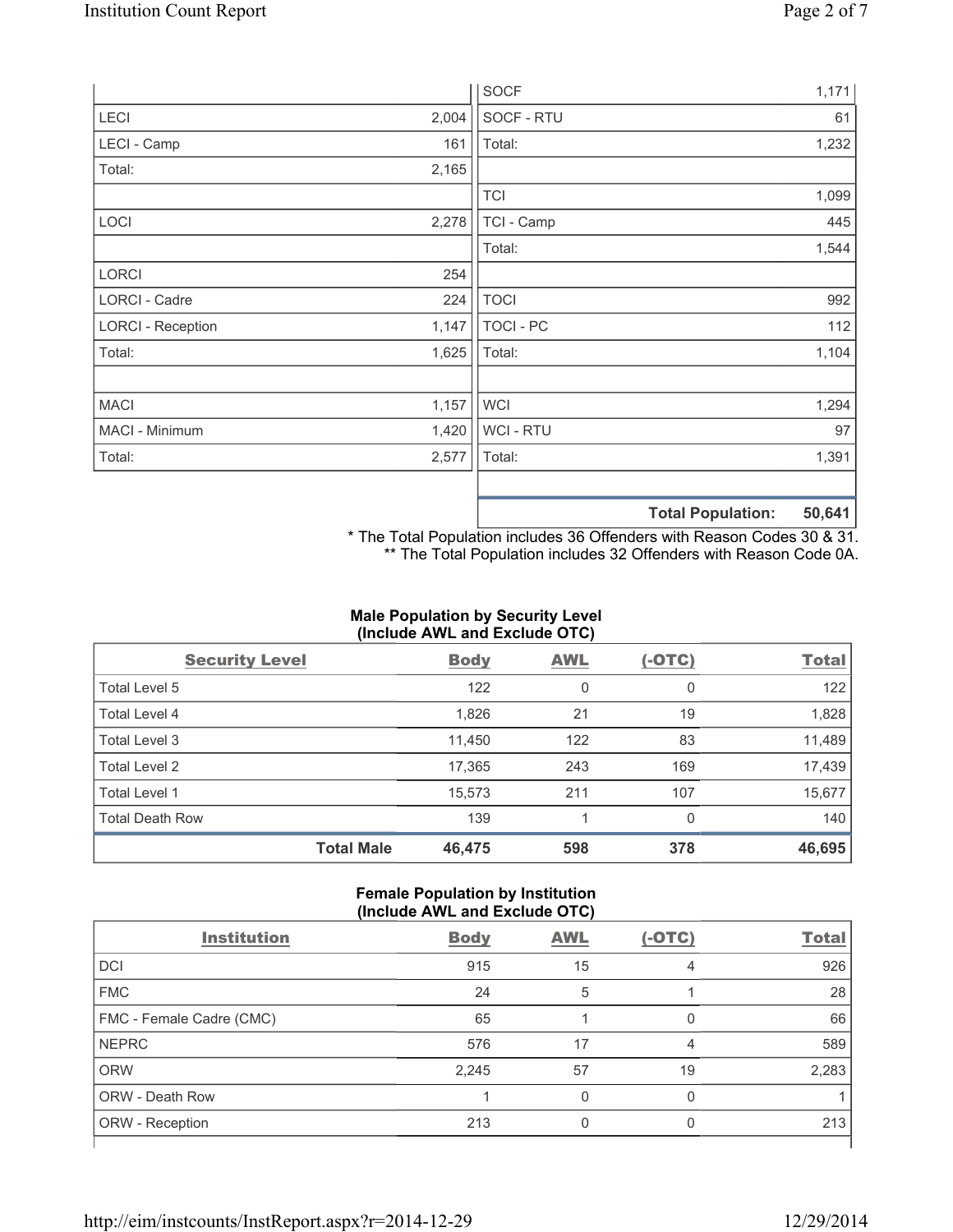| <b>ORW - RTU</b> |                          | 53     |     |     | 53     |
|------------------|--------------------------|--------|-----|-----|--------|
|                  | <b>Total Female</b>      | 4.092  | 95  | 28  | 4,159  |
|                  |                          |        |     |     |        |
|                  | <b>Total Population:</b> | 50,567 | 693 | 406 | 50,854 |

## **Male Population by Institution: Security Level 5 (Include AWL and Exclude OTC)**

|              | <b>Institution</b>   | <b>Body</b> | <b>AWL</b> | $(-OTC)$ | <u>Total</u> |
|--------------|----------------------|-------------|------------|----------|--------------|
| <b>LORCI</b> |                      |             |            |          |              |
| <b>OSP</b>   |                      | 121         |            |          | 121          |
|              | <b>Total Level 5</b> | 122         |            |          | 122          |

# **Male Population by Institution: Security Level 4 (Include AWL and Exclude OTC)**

| <b>Institution</b>       |                      | <b>Body</b>    | <b>AWL</b>          | $(-OTC)$            | <b>Total</b>     |
|--------------------------|----------------------|----------------|---------------------|---------------------|------------------|
| <b>ACI</b>               |                      | 1              | $\mathsf{O}\xspace$ | $\mathsf{O}\xspace$ | $\mathbf{1}$     |
| CRC                      |                      | 15             | $\mathsf{O}\xspace$ | $\mathsf{O}\xspace$ | 15               |
| CRC - Reception          |                      | 1              | $\mathsf{O}\xspace$ | $\mathsf{O}\xspace$ | 1                |
| LECI                     |                      | $\,6$          | $\mathsf{O}\xspace$ | $\mathsf{O}\xspace$ | $\,6\,$          |
| LOCI                     |                      | 15             | $\mathsf{O}\xspace$ | $\mathsf{O}\xspace$ | 15               |
| <b>LORCI</b>             |                      | $\mathsf 3$    | $\overline{2}$      | 1                   | $\overline{4}$   |
| <b>LORCI - Reception</b> |                      | $\mathbf{1}$   | $\mathsf{O}\xspace$ | $\mathsf{O}\xspace$ | $\mathbf{1}$     |
| <b>MANCI</b>             |                      | 16             | $\mathsf{O}\xspace$ | $\mathbf 0$         | 16               |
| <b>MCI</b>               |                      | $\,6$          | $\mathsf{O}\xspace$ | $\mathsf{O}\xspace$ | $\,6\,$          |
| <b>NCCI</b>              |                      | 5              | $\mathsf{O}\xspace$ | $\mathsf 0$         | $\sqrt{5}$       |
| <b>OSP</b>               |                      | 321            | $\overline{4}$      | 4                   | 321              |
| <b>RCI</b>               |                      | $9\,$          | $\mathsf{O}\xspace$ | $\mathsf{O}\xspace$ | $\boldsymbol{9}$ |
| <b>RICI</b>              |                      | $\overline{2}$ | $\mathsf{O}\xspace$ | $\mathsf{O}\xspace$ | $\sqrt{2}$       |
| <b>SOCF</b>              |                      | 1,106          | 13                  | 13                  | 1,106            |
| SOCF - RTU               |                      | 61             | $\mathsf{O}\xspace$ | $\mathsf 0$         | 61               |
| <b>TCI</b>               |                      | $\overline{9}$ | $\mathbf{1}$        | $\mathsf{O}\xspace$ | $10$             |
| <b>TOCI</b>              |                      | 188            | $\mathsf{O}\xspace$ | $\mathsf{O}\xspace$ | 188              |
| <b>TOCI - PC</b>         |                      | 44             | $\mathsf{O}\xspace$ | $\mathsf{O}\xspace$ | 44               |
| <b>WCI</b>               |                      | 16             | $\mathbf 1$         | $\mathbf{1}$        | $16$             |
| WCI - RTU                |                      | 1              | $\mathbf 0$         | $\mathbf 0$         | 1                |
|                          | <b>Total Level 4</b> | 1,826          | 21                  | 19                  | 1,828            |

**Male Population by Institution: Security Level 3 (Include AWL and Exclude OTC)**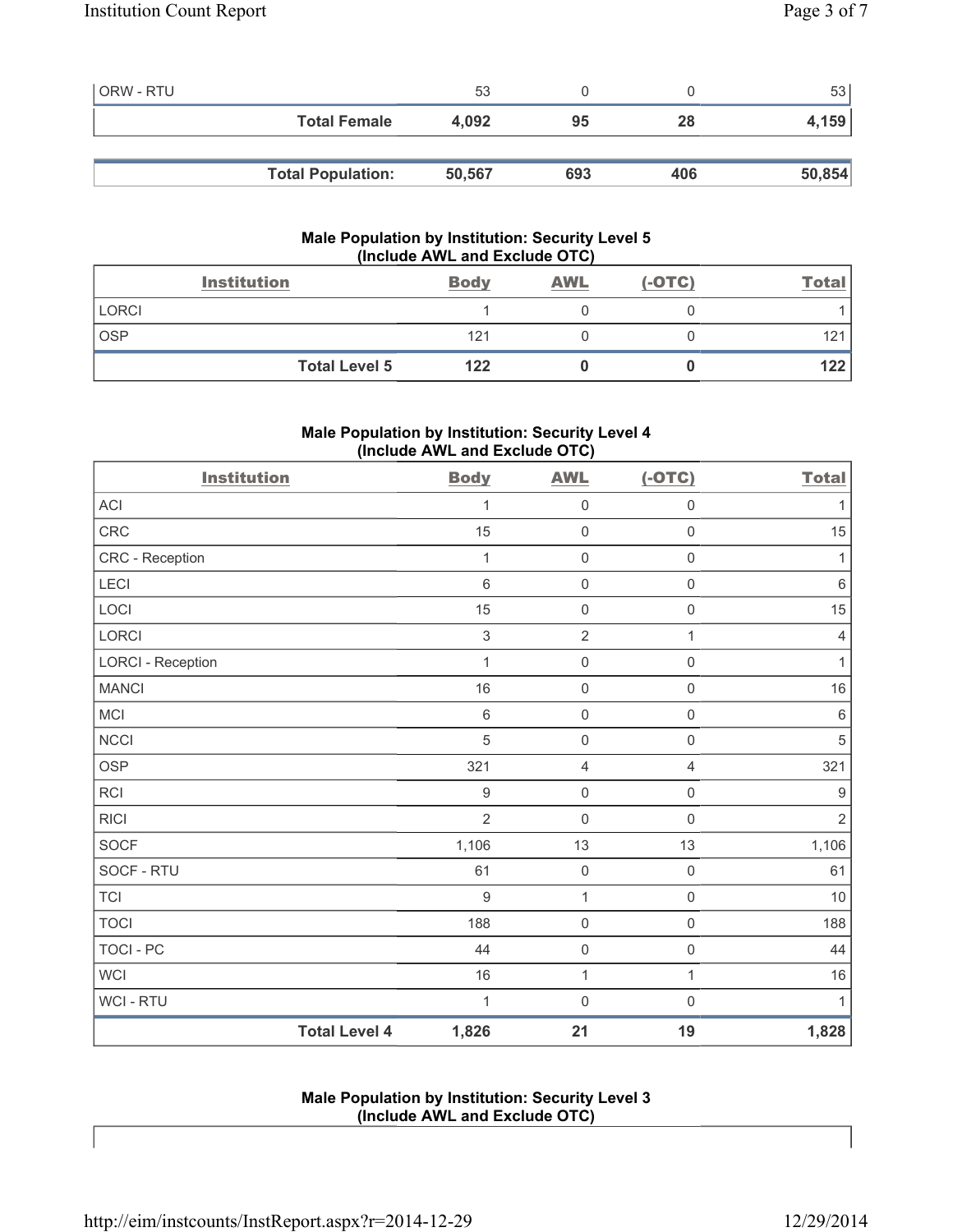| <b>Institution</b>                | <b>Body</b>      | <b>AWL</b>          | $(-OTC)$                  | <b>Total</b>     |
|-----------------------------------|------------------|---------------------|---------------------------|------------------|
| <b>ACI</b>                        | 14               | $\overline{2}$      | $\mathsf{O}\xspace$       | $16$             |
| <b>BECI</b>                       | 1                | $\mathsf{O}\xspace$ | $\mathbf 0$               | 1                |
| CRC                               | 101              | 4                   | $\ensuremath{\mathsf{3}}$ | 102              |
| CRC - Cadre                       | 200              | 0                   | $\mathsf{O}\xspace$       | 200              |
| CRC - Reception                   | 652              | 10                  | $\,8\,$                   | 654              |
| CRC - RTU                         | 24               | $\mathsf{O}\xspace$ | $\mathsf{O}\xspace$       | 24               |
| CRC - Youth                       | $\overline{4}$   | $\mathsf{O}\xspace$ | $\mathsf{O}\xspace$       | 4                |
| <b>FMC</b>                        | $\mathbf{1}$     | $\mathsf{O}\xspace$ | $\mathsf{O}\xspace$       | $\mathbf{1}$     |
| FMC - Intensive Care - Male (CMC) | $\boldsymbol{9}$ | $\mathsf{O}\xspace$ | $\mathsf 0$               | $\boldsymbol{9}$ |
| GCI                               | $\overline{2}$   | $\mathsf{O}\xspace$ | $\mathsf{O}\xspace$       | $\sqrt{2}$       |
| LECI                              | 1,920            | 17                  | 15                        | 1,922            |
| LOCI                              | $\overline{7}$   | $\mathsf{O}\xspace$ | $\mathbf 0$               | $\overline{7}$   |
| LORCI                             | 76               | 26                  | 21                        | 81               |
| LORCI - Cadre                     | 203              | $\mathsf{O}\xspace$ | $\mathsf{O}\xspace$       | 203              |
| <b>LORCI - Reception</b>          | 673              | $\mathsf{O}\xspace$ | $\mathsf{O}\xspace$       | 673              |
| <b>MANCI</b>                      | 2,172            | 15                  | 10                        | 2,177            |
| <b>MCI</b>                        | 8                | $\mathsf{O}\xspace$ | $\mathsf 0$               | 8                |
| <b>NCCI</b>                       | 15               | $\mathsf{O}\xspace$ | $\mathsf 0$               | 15               |
| <b>NCI</b>                        | 19               | $\mathsf{O}\xspace$ | $\mathsf 0$               | 19               |
| PCI                               | 42               | 4                   | $\mathsf{O}\xspace$       | 46               |
| <b>RCI</b>                        | 1,998            | 20                  | 16                        | 2,002            |
| <b>RICI</b>                       | $\sqrt{5}$       | 1                   | $\mathbf{1}$              | 5                |
| SCI                               | 6                | $\mathsf{O}\xspace$ | $\mathsf 0$               | $\,6\,$          |
| SOCF                              | 64               | $\mathsf 0$         | $\mathsf{O}\xspace$       | 64               |
| <b>TCI</b>                        | 1,030            | 13                  | $\,$ 5 $\,$               | 1,038            |
| TCI - Camp                        | $\mathbf{1}$     | $\mathbf 0$         | $\mathsf{O}\xspace$       | $\mathbf{1}$     |
| <b>TOCI</b>                       | 795              | 1                   | $\mathsf{O}\xspace$       | 796              |
| <b>TOCI - PC</b>                  | 68               | $\mathsf 0$         | $\mathsf{O}\xspace$       | 68               |
| <b>WCI</b>                        | 1,248            | $\boldsymbol{9}$    | $\overline{4}$            | 1,253            |
| WCI - RTU                         | 92               | $\mathsf 0$         | $\mathsf{O}\xspace$       | 92               |
| <b>Total Level 3</b>              | 11,450           | 122                 | 83                        | 11,489           |

# **Male Population by Institution: Security Level 2 (Include AWL and Exclude OTC)**

|                  | <b>Institution</b> | <b>Body</b> | <b>AWL</b> | $(-OTC)$ | <b>Total</b> |
|------------------|--------------------|-------------|------------|----------|--------------|
| <b>ACI</b>       |                    | 571         |            |          | 572          |
| ACI-PC           |                    | 47          |            |          | 47           |
| <b>ACI - RTU</b> |                    | 72          |            |          | 72           |
| <b>BECI</b>      |                    | 1,528       | 20         | 17       | 1,531        |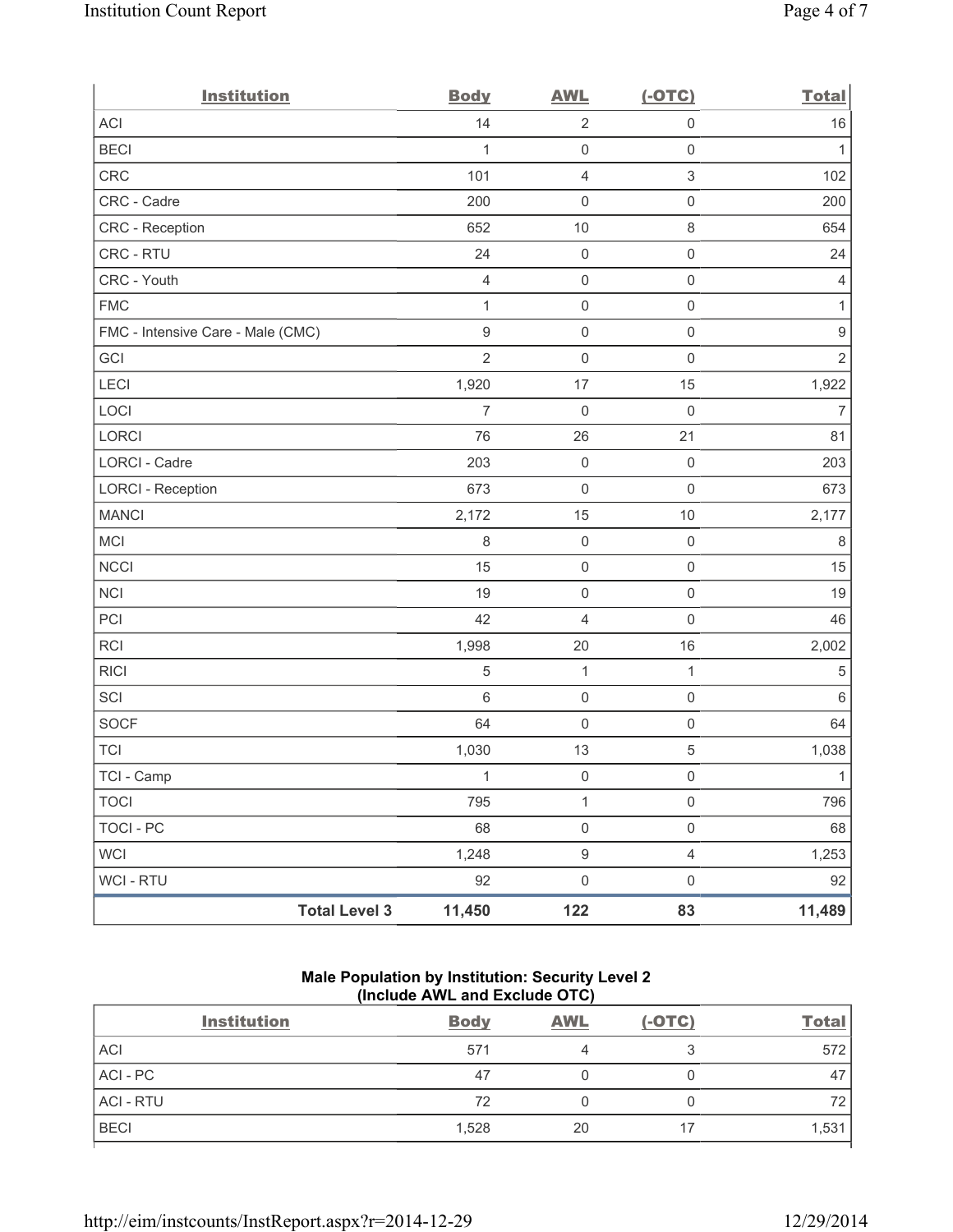| <b>BECI</b> - Camp                |                      | $\ensuremath{\mathsf{3}}$ | $\mathsf{O}\xspace$       | $\mathsf 0$               | $\sqrt{3}$                |
|-----------------------------------|----------------------|---------------------------|---------------------------|---------------------------|---------------------------|
| CCI                               |                      | 1,727                     | $\boldsymbol{9}$          | $\,6\,$                   | 1,730                     |
| <b>CRC</b>                        |                      | 91                        | 6                         | $\ensuremath{\mathsf{3}}$ | 94                        |
| CRC - Cadre                       |                      | 71                        | $\mathsf{O}\xspace$       | $\mathsf 0$               | 71                        |
| <b>CRC</b> - Reception            |                      | 191                       | $\ensuremath{\mathsf{3}}$ | $\ensuremath{\mathsf{3}}$ | 191                       |
| CRC - RTU                         |                      | 13                        | $\mathsf{O}\xspace$       | $\mathsf 0$               | 13                        |
| CRC - Youth                       |                      | $\sqrt{3}$                | $\ensuremath{\mathsf{3}}$ | $\sqrt{3}$                | $\sqrt{3}$                |
| <b>FMC</b>                        |                      | 8                         | $\mathsf 0$               | $\mathsf 0$               | $\,8\,$                   |
| FMC - Intensive Care - Male (CMC) |                      | 21                        | $\mathbf{1}$              | $\mathsf 0$               | 22                        |
| GCI                               |                      | 776                       | $\overline{7}$            | $\,6\,$                   | 777                       |
| <b>GCI-RTU</b>                    |                      | $\overline{2}$            | 0                         | $\mathbf 0$               | $\overline{2}$            |
| LAECI                             |                      | 1,062                     | 19                        | 14                        | 1,067                     |
| <b>LECI</b>                       |                      | 63                        | $\mathsf{O}\xspace$       | $\mathsf 0$               | 63                        |
| LOCI                              |                      | 1,107                     | 13                        | $\boldsymbol{9}$          | 1,111                     |
| LORCI                             |                      | 107                       | 24                        | 21                        | 110                       |
| <b>LORCI - Cadre</b>              |                      | 16                        | $\mathsf{O}\xspace$       | $\mathsf 0$               | 16                        |
| <b>LORCI - Reception</b>          |                      | 354                       | $\ensuremath{\mathsf{3}}$ | $\ensuremath{\mathsf{3}}$ | 354                       |
| <b>MACI</b>                       |                      | 1,157                     | $\boldsymbol{9}$          | $\overline{7}$            | 1,159                     |
| <b>MANCI</b>                      |                      | 14                        | $\mathsf{O}\xspace$       | $\mathsf 0$               | 14                        |
| MCI                               |                      | 1,655                     | 22                        | 13                        | 1,664                     |
| MCI - Camp                        |                      | 1                         | 0                         | $\mathsf 0$               | 1                         |
| <b>NCCI</b>                       |                      | 1,645                     | 35                        | 22                        | 1,658                     |
| NCCI - Camp                       |                      | 19                        | $\mathbf 0$               | $\mathsf{O}\xspace$       | 19                        |
| <b>NCI</b>                        |                      | 1,684                     | 33                        | 26                        | 1,691                     |
| PCI                               |                      | 809                       | $\,6\,$                   | $\mathbf{1}$              | 814                       |
| <b>RCI</b>                        |                      | 218                       | $\mathsf{O}\xspace$       | $\mathsf 0$               | 218                       |
| <b>RICI</b>                       |                      | 1,265                     | 16                        | $\overline{7}$            | 1,274                     |
| SCI                               |                      | 1,012                     | $10$                      | $\sqrt{5}$                | 1,017                     |
| <b>TCI</b>                        |                      | 12                        | $\mathsf{O}\xspace$       | $\mathsf{O}\xspace$       | 12                        |
| <b>TOCI</b>                       |                      | $\,8\,$                   | $\mathsf{O}\xspace$       | $\mathsf 0$               | $\,8\,$                   |
| <b>WCI</b>                        |                      | 30                        | $\mathsf 0$               | $\mathsf{O}\xspace$       | 30                        |
| <b>WCI - RTU</b>                  |                      | $\ensuremath{\mathsf{3}}$ | $\mathsf{O}\xspace$       | $\mathsf{O}\xspace$       | $\ensuremath{\mathsf{3}}$ |
|                                   | <b>Total Level 2</b> | 17,365                    | 243                       | 169                       | 17,439                    |

### **Male Population by Institution: Security Level 1 (Include AWL and Exclude OTC)**

| <b>Institution</b> | <b>Body</b> | <b>AWL</b> | $(-OTC)$ | <b>Total</b> |
|--------------------|-------------|------------|----------|--------------|
| <b>ACI</b>         | 713         |            |          | 720          |
| ACI - PC           | 17          |            |          |              |
| <b>ACI - RTU</b>   | 41          |            |          | 4            |
|                    |             |            |          |              |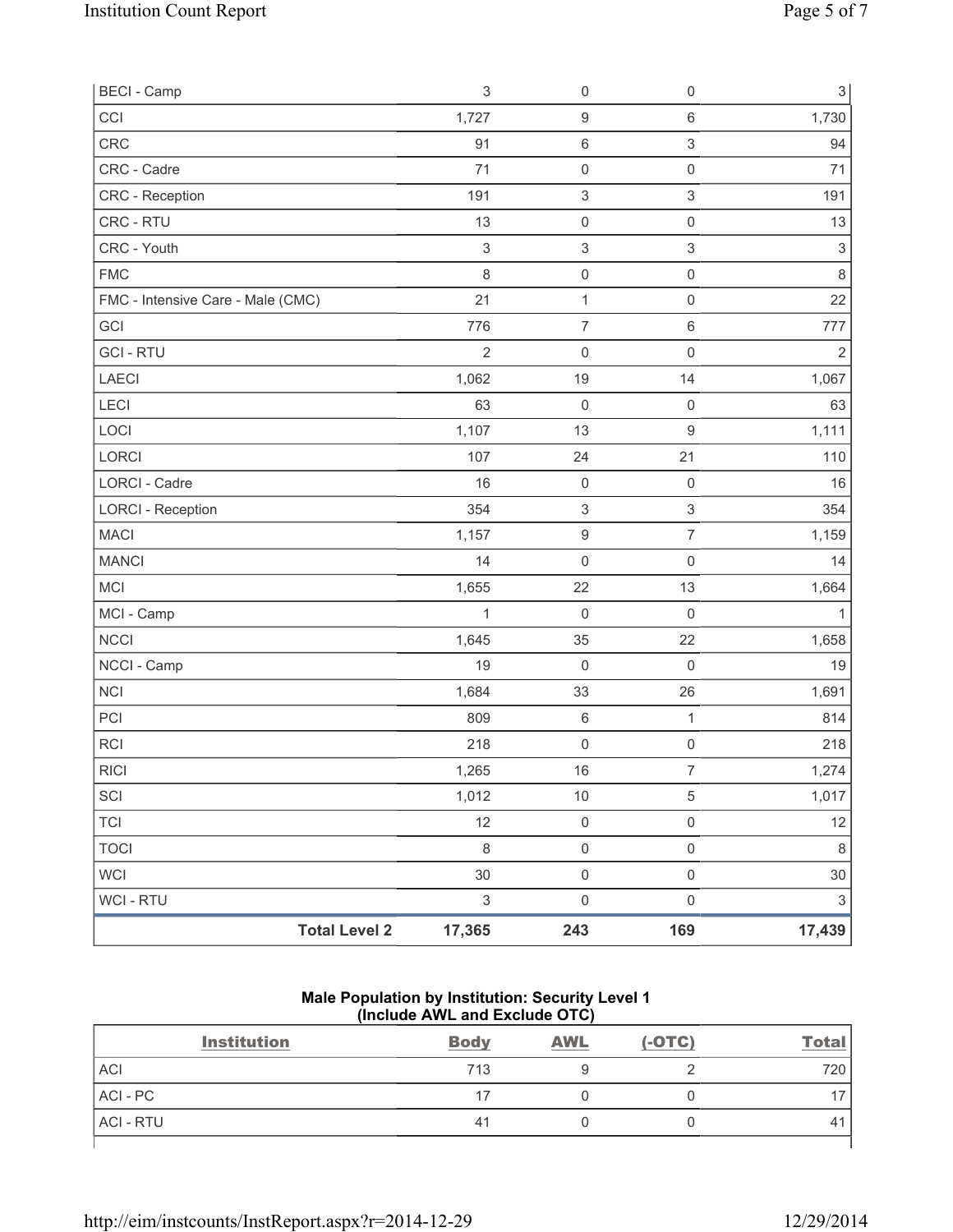| <b>BECI</b>                       | 688            | 18                  | $6\,$               | 700            |
|-----------------------------------|----------------|---------------------|---------------------|----------------|
| <b>BECI</b> - Camp                | 475            | $\mathsf{O}\xspace$ | $\mathbf 0$         | 475            |
| CCI                               | 860            | 11                  | $\overline{4}$      | 867            |
| CRC                               | 58             | 5                   | $\sqrt{3}$          | 60             |
| CRC - Cadre                       | $\overline{7}$ | $\mathsf 0$         | $\mathsf 0$         | $\overline{7}$ |
| <b>CRC</b> - Reception            | 214            | 6                   | $\overline{4}$      | 216            |
| CRC - RTU                         | $\overline{2}$ | $\mathsf{O}\xspace$ | $\mathsf 0$         | $\overline{2}$ |
| <b>FMC</b>                        | 448            | 4                   | 1                   | 451            |
| FMC - Intensive Care - Male (CMC) | 13             | $\mathbf 0$         | $\mathsf{O}\xspace$ | 13             |
| GCI                               | 464            | 12                  | $\sqrt{5}$          | 471            |
| GCI - Camp                        | 745            | $\mathsf{O}\xspace$ | $\mathbf 0$         | 745            |
| LAECI                             | 703            | $\,8\,$             | $\,6\,$             | 705            |
| LECI                              | 15             | $\sqrt{2}$          | 1                   | 16             |
| LECI - Camp                       | 161            | $\boldsymbol{0}$    | $\mathbf 0$         | 161            |
| LOCI                              | 1,149          | $\,6\,$             | $\mathsf 3$         | 1,152          |
| LORCI                             | 67             | 12                  | 11                  | 68             |
| <b>LORCI - Cadre</b>              | $\sqrt{5}$     | $\mathbf 0$         | $\mathsf 0$         | $\sqrt{5}$     |
| <b>LORCI - Reception</b>          | 117            | $\mathsf{O}\xspace$ | $\mathsf 0$         | 117            |
| MACI - Minimum                    | 1,420          | 19                  | 14                  | 1,425          |
| <b>MANCI</b>                      | 16             | $\,8\,$             | $\sqrt{5}$          | 19             |
| MANCI - Camp                      | 381            | $\mathsf{O}\xspace$ | $\mathbf 0$         | 381            |
| <b>MCI</b>                        | 523            | $\boldsymbol{9}$    | $\overline{4}$      | 528            |
| MCI - Camp                        | 351            | $\mathsf{O}\xspace$ | $\mathsf{O}\xspace$ | 351            |
| <b>NCCI</b>                       | 572            | 14                  | $\overline{4}$      | 582            |
| NCCI - Camp                       | 424            | $\mathbf{1}$        | 1                   | 424            |
| <b>NCI</b>                        | 783            | 9                   | $\sqrt{5}$          | 787            |
| <b>OSP</b>                        | $\overline{7}$ | $\mathsf{O}\xspace$ | $\mathsf 0$         | $\overline{7}$ |
| PCI                               | 1,268          | 25                  | 11                  | 1,282          |
| <b>RICI</b>                       | 1,342          | 16                  | $\,8\,$             | 1,350          |
| SCI                               | 1,032          | $\,8\,$             | $\,6\,$             | 1,034          |
| <b>TCI</b>                        | 48             | $\hbox{9}$          | $\mathfrak{S}$      | 54             |
| TCI - Camp                        | 444            | $\mathsf{O}\xspace$ | $\mathsf 0$         | 444            |
| <b>Total Level 1</b>              | 15,573         | 211                 | 107                 | 15,677         |

| <b>High Offender ID's</b>        |         |
|----------------------------------|---------|
| Correctional Reception Center:   | A711947 |
| Lorain Correctional Institution: | A711209 |
| Ohio Reformatory for Women:      | W091197 |